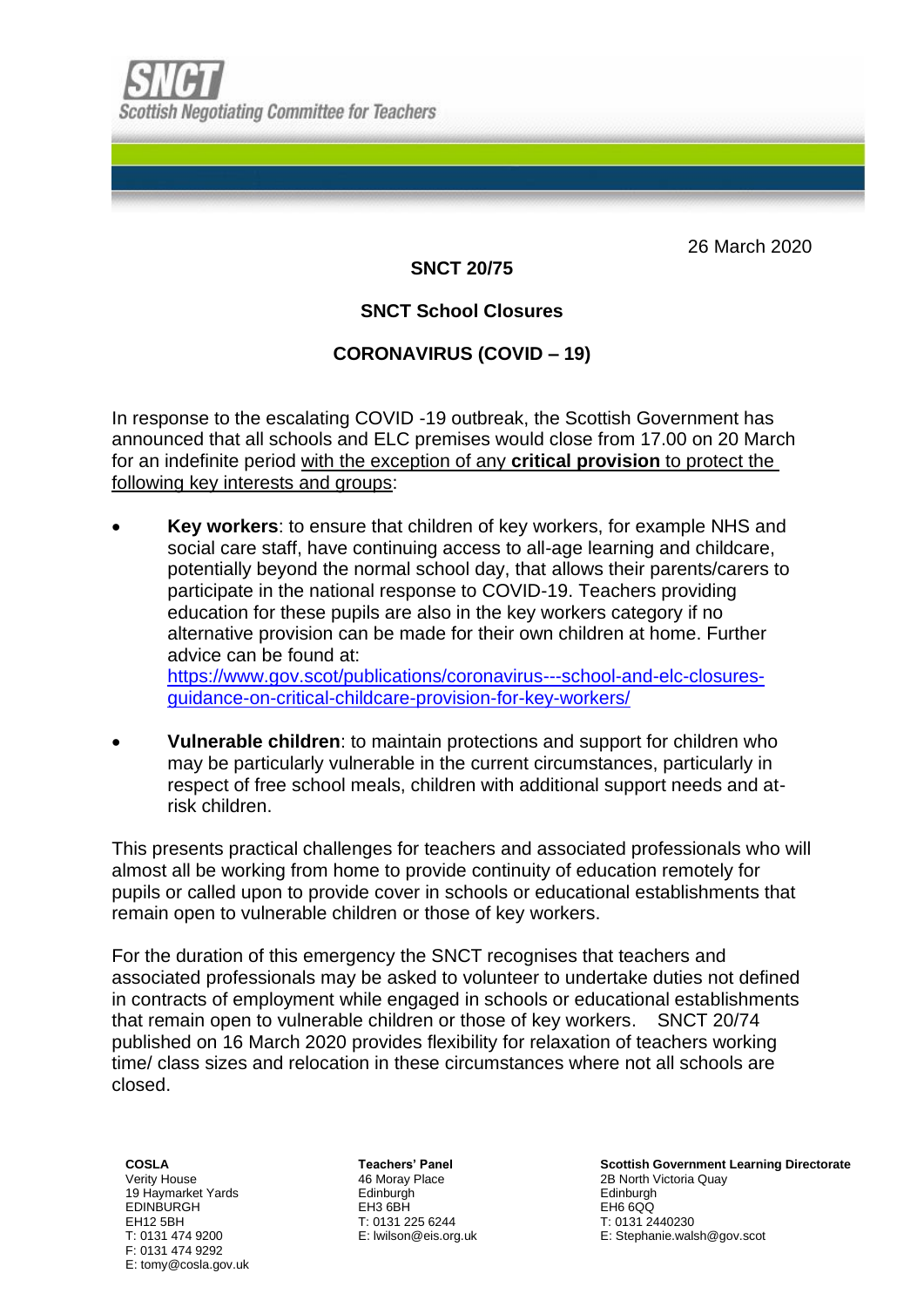## **Pay**

COSLA have already stated that there should be no detriment in pay arrangements for all staff. This also applies to teachers on acting appointments and in receipt of temporary responsibility allowance and for those supply teachers on temporary fixed term appointments.

Teachers on temporary fixed term contracts will continue to be paid for the duration of their contract, or the return to work of an absent post holder due to sickness or maternity leave. Where there is no defined end date on that contract this should be until the end of the school summer term.

Where a teacher had been appointed prior to 20 March 2020 on a temporary basis to carry out the duties of a promoted post holder in a school, education establishment or education team, Councils shall continue to increase the teacher's salary to the salary for the post for the duration of their contract.

The SNCT is giving further consideration to the issue of payment for supply teachers not currently in contract.

### **Wellbeing of Teachers and Associated Professionals**

The wellbeing of all staff is paramount. Every effort should be made to accommodate working from home for any teacher or associated professional who has caring duties for, or in their household, anyone in the vulnerable groups referred to below or at higher risk of severe illness.

Teachers and associated professionals should ensure that they are taking steps to look after their wellbeing during their period of working from home. This includes:

- maintaining regular contact with their manager and colleagues
- taking regular breaks
- avoiding being 'always on' by ensuring that they identify non-working time
- contacting the employee assistance programme if they need support, for example, in relation to heightened feelings of anxiety. Teachers and associated professionals should be made aware of such programmes.
- being aware of the things that can cause them poor wellbeing and the activities and resources that can help to address this.

#### Vulnerable groups

Pregnant and vulnerable teachers should follow government advice on self-isolation and social distancing on [https://www.nhsinform.scot/illnesses-and](https://www.nhsinform.scot/illnesses-and-conditions/infections-and-poisoning/coronavirus-covid-19#social-distancing-and-protecting-older-and-vulnerable-people)[conditions/infections-and-poisoning/coronavirus-covid-19#social-distancing-and](https://www.nhsinform.scot/illnesses-and-conditions/infections-and-poisoning/coronavirus-covid-19#social-distancing-and-protecting-older-and-vulnerable-people)[protecting-older-and-vulnerable-people](https://www.nhsinform.scot/illnesses-and-conditions/infections-and-poisoning/coronavirus-covid-19#social-distancing-and-protecting-older-and-vulnerable-people)

This group currently includes those who are:

- aged 70 or older (regardless of medical conditions)
- under 70 with an underlying health condition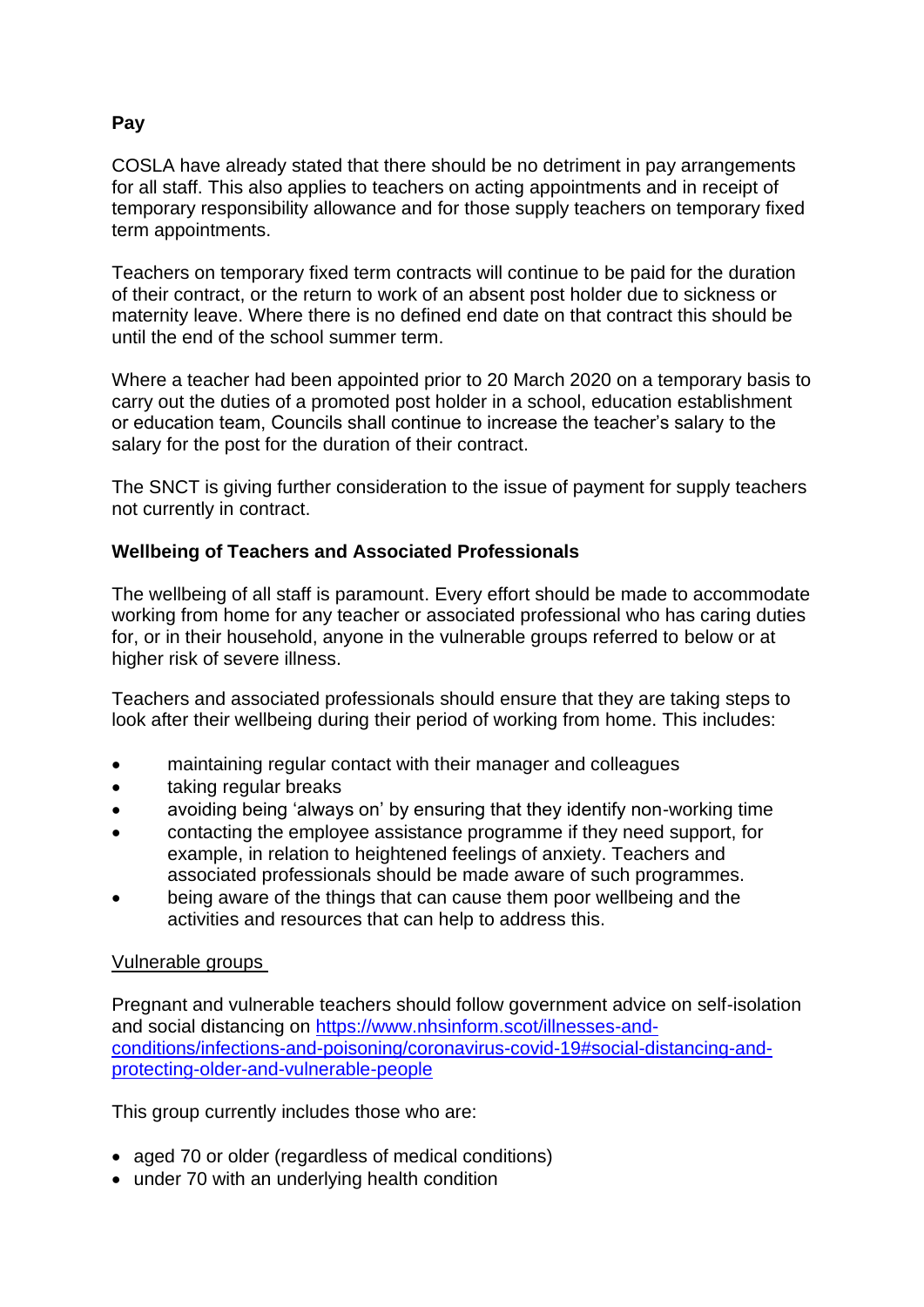• those who are pregnant

#### Underlying health conditions include:

- chronic (long-term) respiratory diseases, such as asthma, chronic obstructive
- pulmonary disease (COPD), emphysema or bronchitis
- chronic heart disease, such as heart failure
- chronic kidney disease
- chronic liver disease, such as hepatitis
- chronic neurological conditions, such as Parkinson's disease, motor neurone disease,
- multiple sclerosis (MS), a learning disability or cerebral palsy
- diabetes
- problems with your spleen for example, sickle cell disease or if you have had your spleen removed.
- a weakened immune system as the result of conditions such as HIV and AIDS, or medicines such as steroid tablets or chemotherapy
- being seriously overweight (a BMI of 40 or above)

#### Higher risk of severe illness

There are some clinical conditions which put people at even higher risk of severe illness from COVID-19. If you are in this category, further advice will be issued. For now, you should rigorously follow the social distancing advice in full, outlined below.

People falling into this higher risk group are those who may be at particular risk due to complex health problems such as:

- People who have received an organ transplant and remain on ongoing immunosuppression medication
- People with cancer who are undergoing active chemotherapy or radiotherapy
- People with cancers of the blood or bone marrow such as leukaemia who are at any stage of treatment
- People with severe chest conditions such as cystic fibrosis or severe asthma (requiring hospital admissions or courses of steroid tablets)
- People with severe diseases of body systems, such as severe kidney disease (dialysis)

## **Spring Break**

Community Hubs will be open over Spring Break for vulnerable children and for children of key workers who cannot make their own childcare arrangements. The Community Hubs should be staffed on a volunteer basis and any holiday time worked will be paid back (\*either as pay or a time off in lieu to be taken during the normal summer term of session 2019-20.) Specific arrangements will be determined locally across each of the 32 Councils. Teachers on supply lists should also be given the opportunity to provide cover for Spring Break.